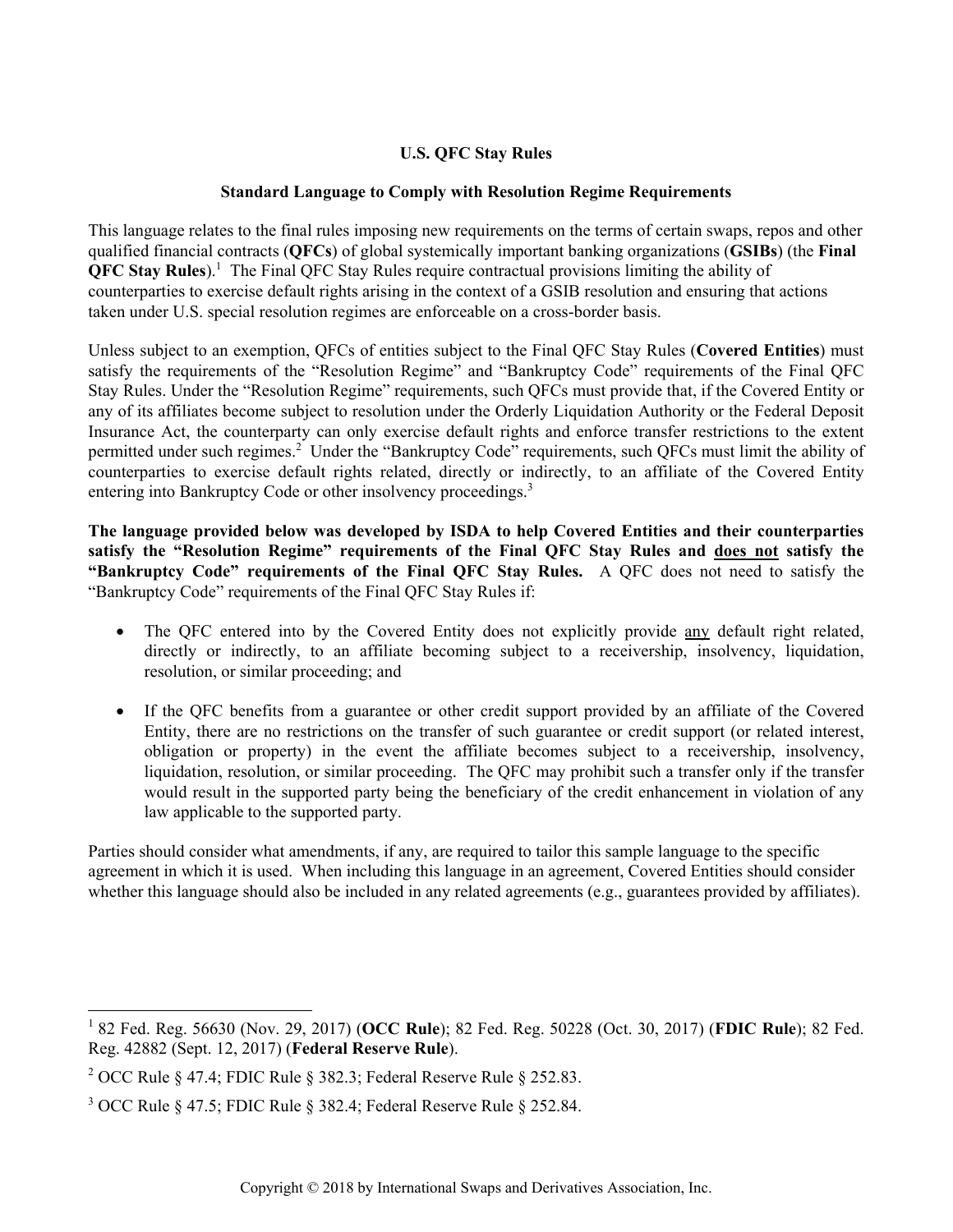### **Standard "Resolution Regime" Language**

#### 1. Opt-In to U.S. Special Resolution Regimes

(a) In the event [*insert name of party or parties that are Covered Entities*] becomes subject to a proceeding under a U.S. Special Resolution Regime, the transfer of this Agreement (and any interest and obligation in or under, and any property securing, this Agreement) from [*insert name of party or parties that are Covered Entities*] will be effective to the same extent as the transfer would be effective under the U.S. Special Resolution Regime if this Agreement (and any interest and obligation in or under, and any property securing, this Agreement) were governed by the laws of the United States or a state of the United States;<sup>4</sup> and

(b) In the event [*insert name of party or parties that are Covered Entities*] or an Affiliate of [*insert name of party or parties that are Covered Entities*] becomes subject to a proceeding under a U.S. Special Resolution Regime, Default Rights with respect to this Agreement that may be exercised against [*insert name of party or parties that are Covered Entities*] are permitted to be exercised to no greater extent than the Default Rights could be exercised under the U.S. Special Resolution Regime if this Agreement were governed by the laws of the United States or a state of the United States.

#### 2. Definitions

l

**Affiliate** has the meaning given in section 2(k) of the Bank Holding Company Act (12 U.S.C. 1841(k)) and section 225.2(a) of the Board's Regulation Y (12 CFR 225.2(a)).

#### **Default Right** means any:

(i) Right of a party, whether contractual or otherwise (including, without limitation, rights incorporated by reference to any other contract, agreement, or document, and rights afforded by statute, civil code, regulation, and common law), to liquidate, terminate, cancel, rescind, or accelerate such agreement or transactions thereunder, set off or net amounts owing in respect thereto (except rights related to sameday payment netting), exercise remedies in respect of collateral or other credit support or property related thereto (including the purchase and sale of property), demand payment or delivery thereunder or in respect thereof (other than a right or operation of a contractual provision arising solely from a change in the value of collateral or margin or a change in the amount of an economic exposure), suspend, delay, or defer payment or performance thereunder, or modify the obligations of a party thereunder, or any similar rights; and

(ii) Right or contractual provision that alters the amount of collateral or margin that must be provided with respect to an exposure thereunder, including by altering any initial amount, threshold amount, variation margin, minimum transfer amount, the margin value of collateral, or any similar amount, that

<sup>4</sup> **Explanatory Footnote**: The Final QFC Stay Rules require that in-scope QFCs "explicitly provide" this language except under limited circumstances. While the QFC Stay Rules provide an exemption from this requirement for in-scope QFCs governed by U.S. law when the counterparty is a U.S. person as defined under the QFC Stay Rules, there is no such exemption for in-scope QFCs governed by U.S. law with counterparties that are not U.S. persons.